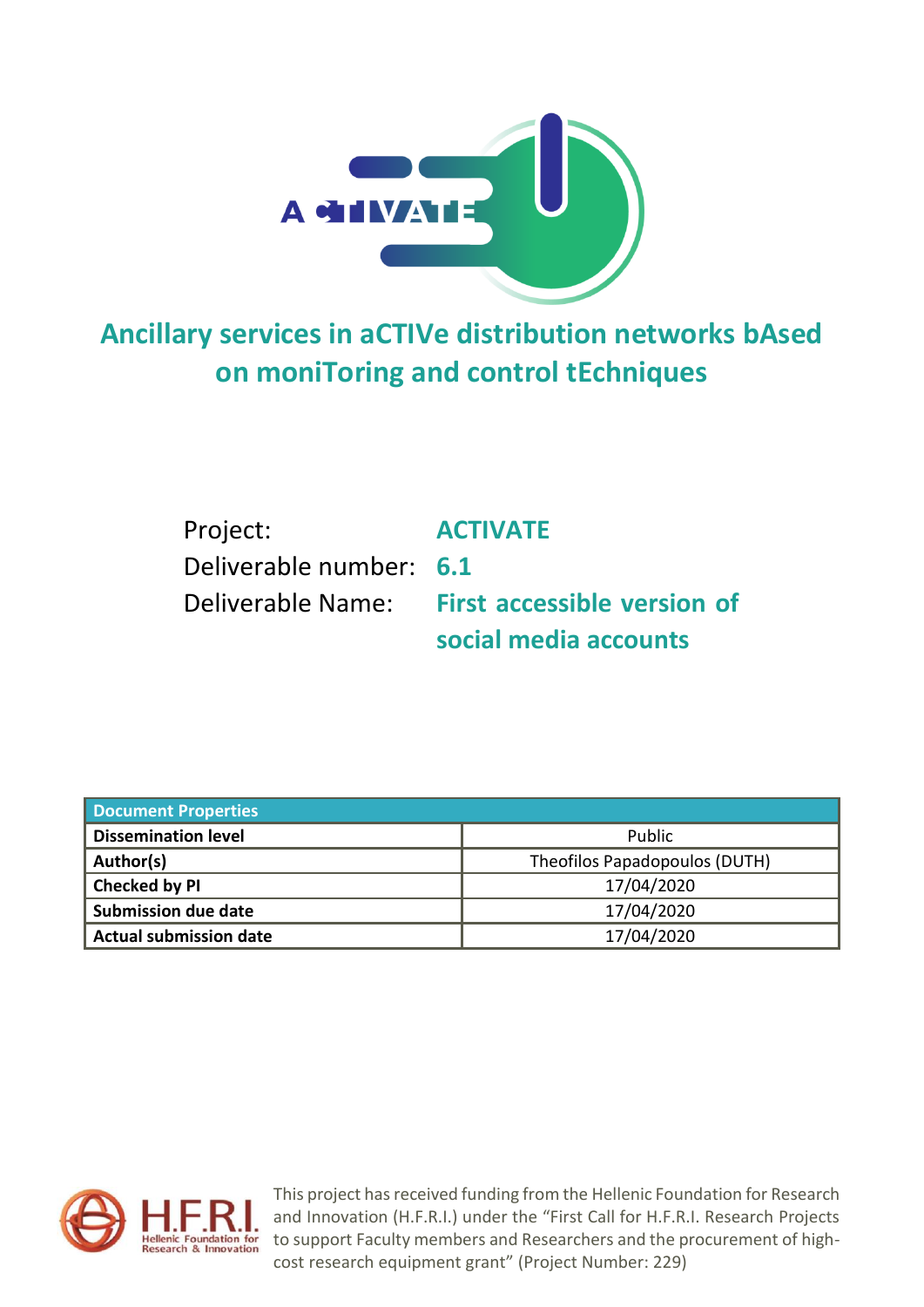



### **Document History**

| <b>Nersion</b> | <b>Date</b> | Contributor(s)         | <b>Description</b> |
|----------------|-------------|------------------------|--------------------|
| 1.0            | 10/04/2020  | Theofilos Papadopoulos | First draft        |
| 2.0            | 17/04/2020  | Theofilos Papadopoulos | Final              |

## **List of Acronyms**

| <b>Acronym</b> | <b>Meaning</b>         |
|----------------|------------------------|
| FB             | Facebook               |
| <b>RG</b>      | Researchgate           |
| PI             | Principal Investigator |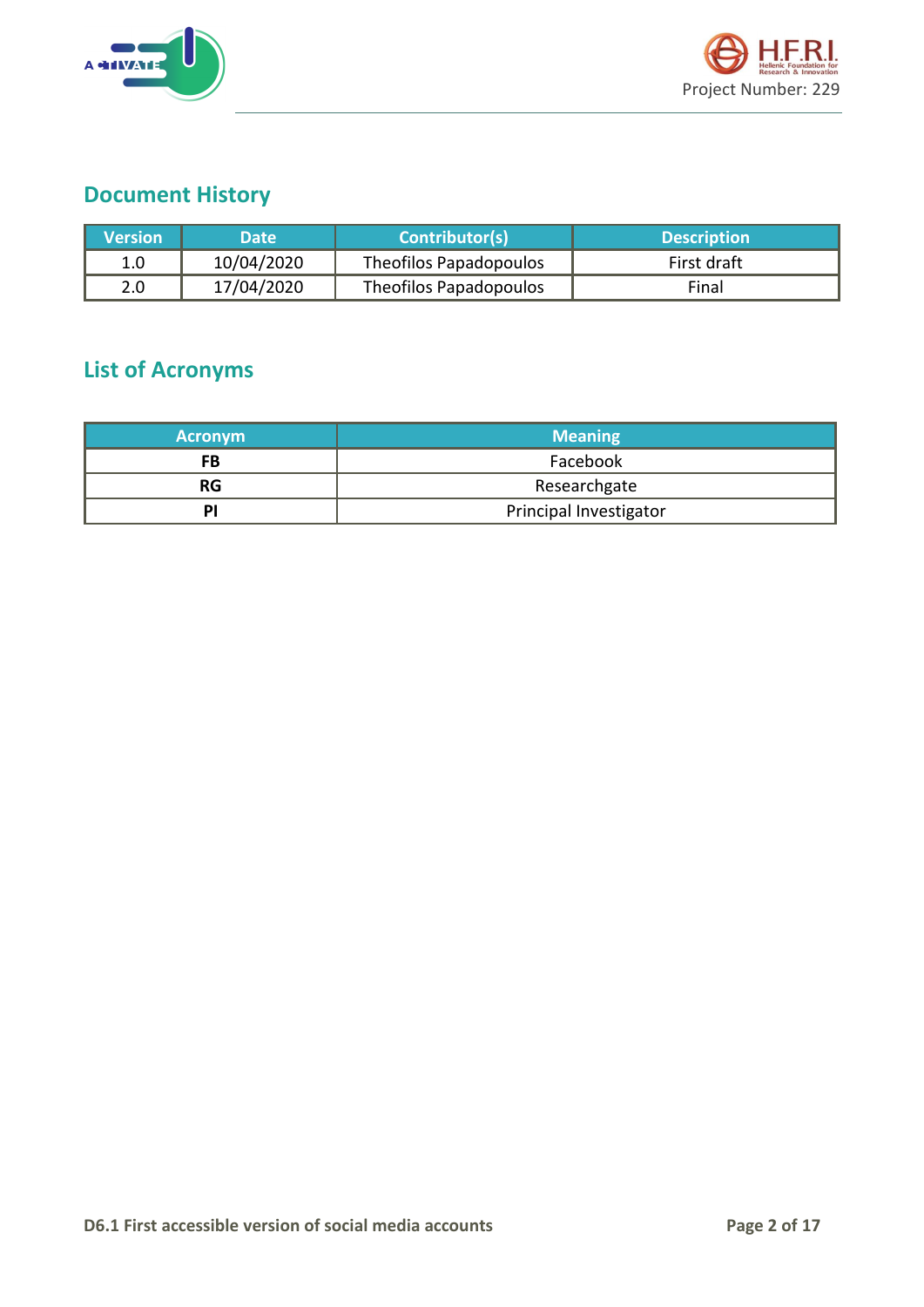



Disclaimer: "*This document has been prepared in the context of ACTIVATE project, funded by the Hellenic Foundation for Research and Innovation (H.F.R.I.) under the "First Call for H.F.R.I. Research Projects to support Faculty members and Researchers and the procurement of highcost research equipment grant" (Project Number: 229). This document reflects only the authors' views and H.F.R.I. are not responsible for any use that may be made of the information it contains."*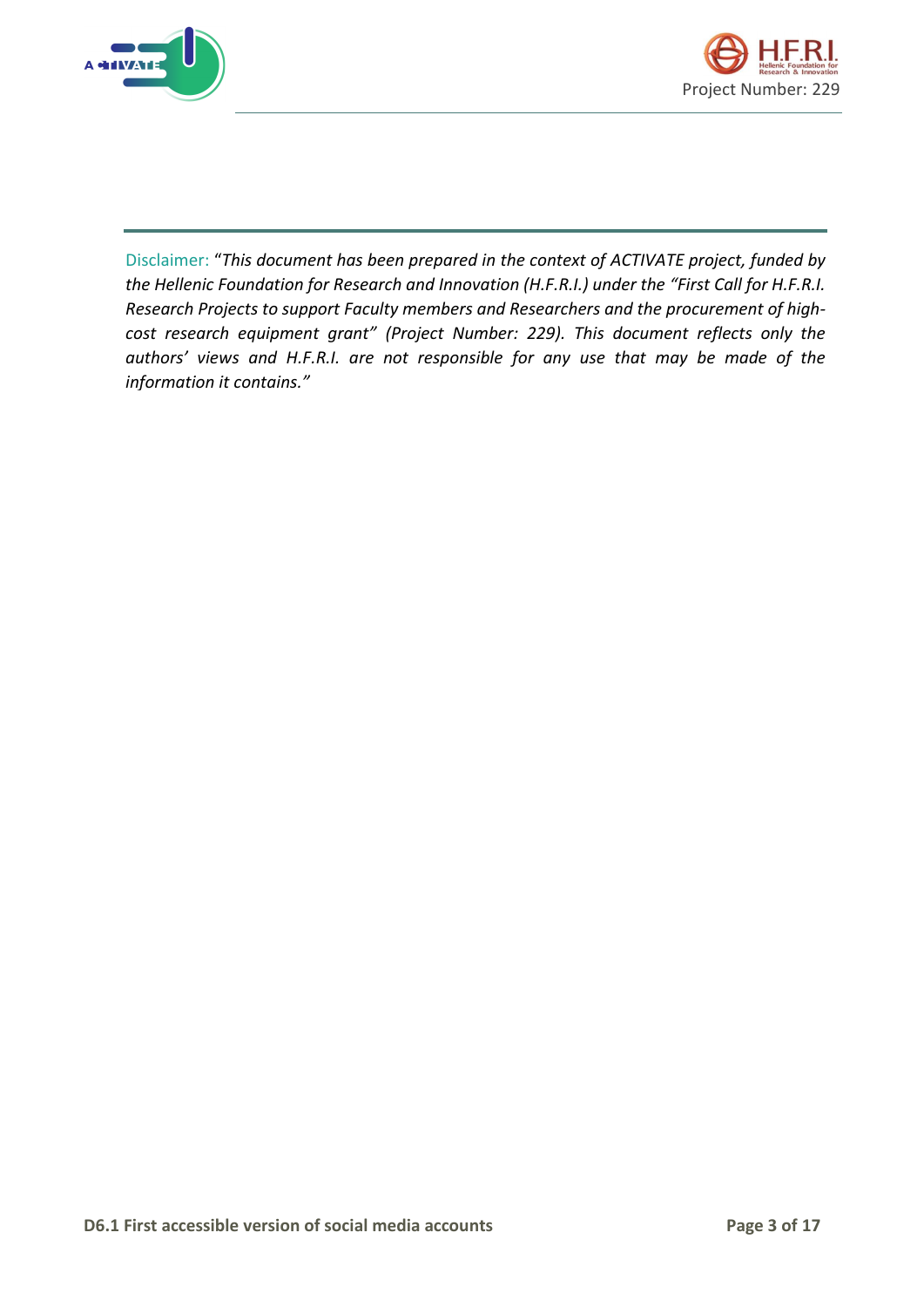



### **Table of contents**

|              | <b>EXECUTIVE SUMMARY</b>                                       | $6\phantom{1}6$ |
|--------------|----------------------------------------------------------------|-----------------|
| 1.           | <b>PROJECT WEBSITE</b>                                         | $\overline{7}$  |
| 1.1.         | <b>WEBPAGE PURPOSE FOR ACTIVATE</b>                            | 8               |
| 2.           | <b>FACEBOOK PAGE</b>                                           | 9               |
| 2.1.         | <b>FACEBOOK AUDIENCE</b><br>2.2. FACEBOOK PURPOSE FOR ACTIVATE | 10<br>11        |
|              | 3. RESEARCHGATE PAGE                                           | 12              |
| 3.1.<br>3.2. | <b>RG AUDIENCE</b><br>RG PURPOSE FOR ACTIVATE                  | 14<br>14        |
| 4.           | <b>LINKEDIN PAGE</b>                                           | 15              |
| 4.1.<br>4.2. | <b>LINKEDIN AUDIENCE</b><br>LINKEDIN USE FOR ACTIVATE          | 16<br>16        |
| 5.           | <b>CONCLUSION</b>                                              | 17              |
|              |                                                                |                 |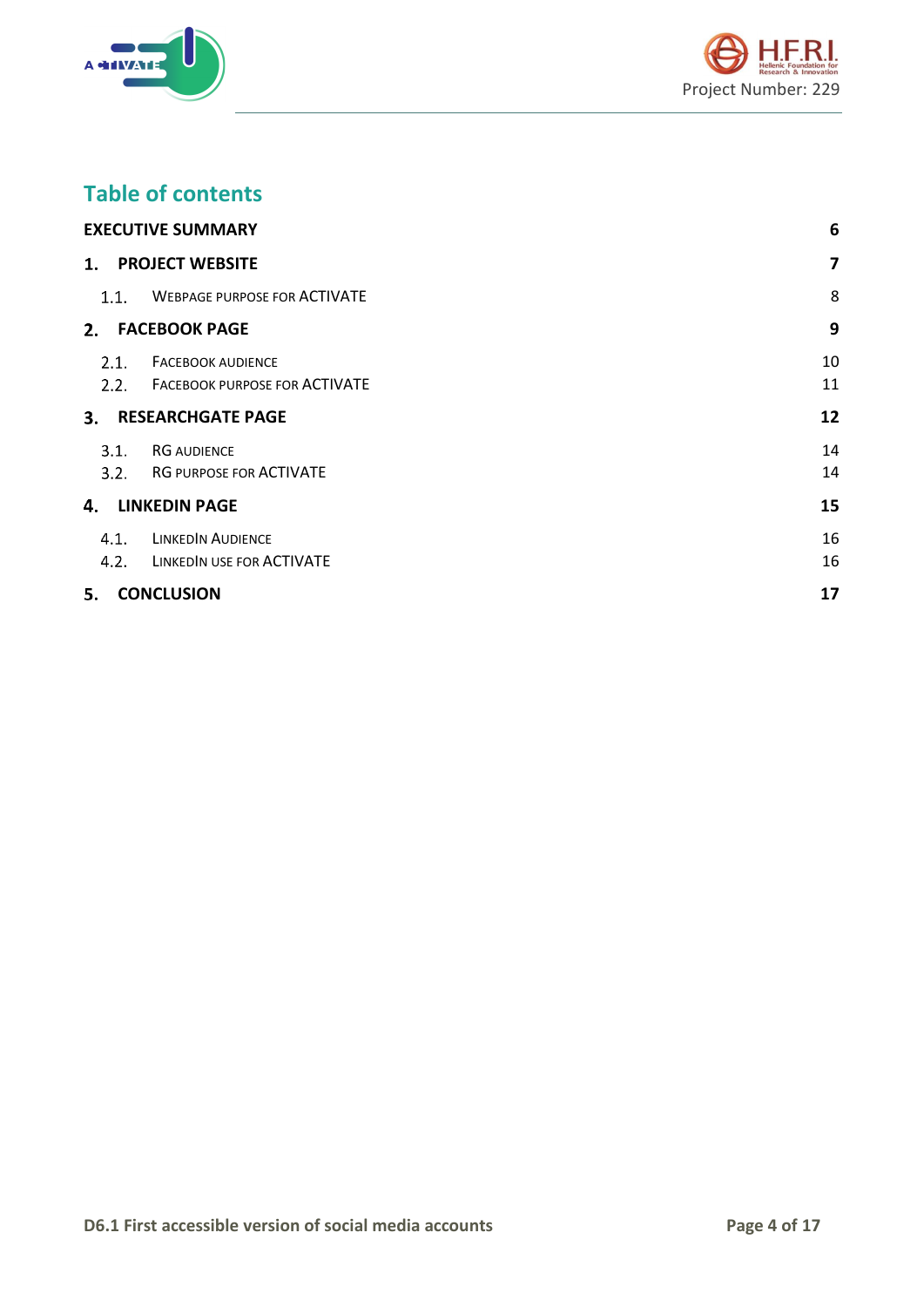



## **Table of figures**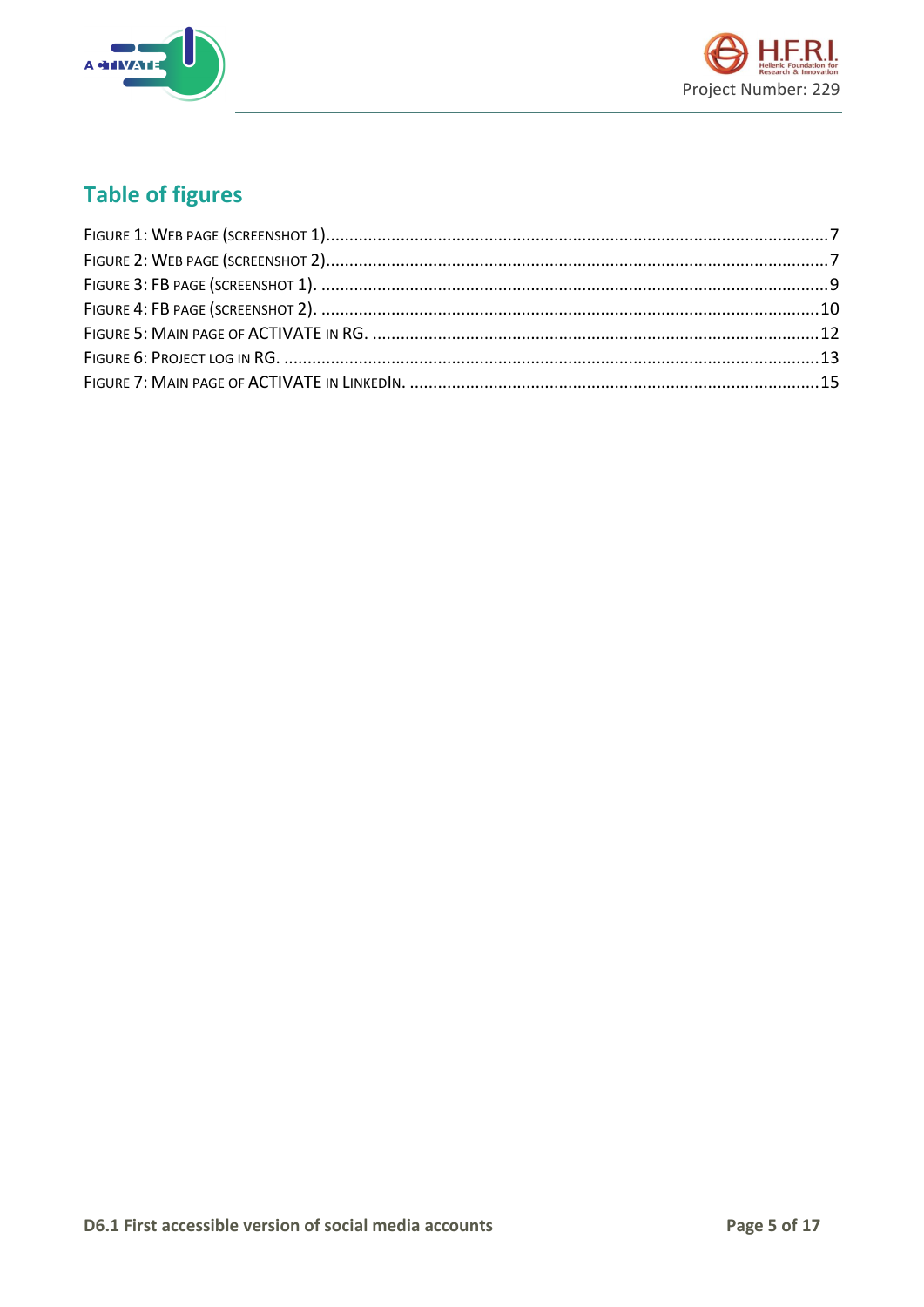



# <span id="page-5-0"></span>**Executive summary**

The aim of this deliverable (D6.1) is to provide a list dissemination tools created for the ACTIVATE project, in order to increase public awareness and communicate the project advances and outcomes through the project web-site accompanied and interlinked with its respective social media accounts (Researchgate, LinkedIn and Facebook Pages)

Each social link is completed with a short description of its target and operational strategy.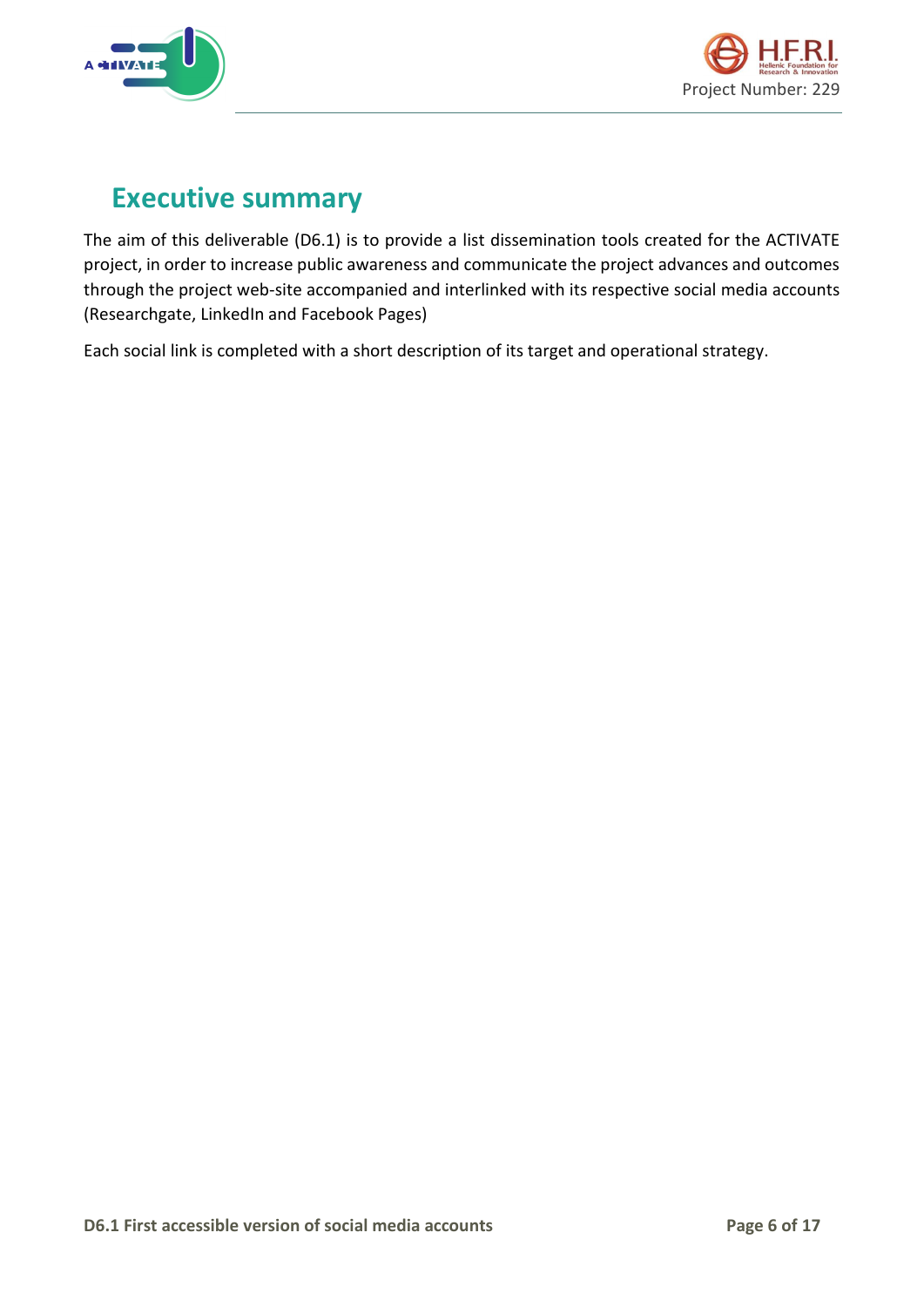



# <span id="page-6-0"></span>**1. Project website**

The project website of ACTIVATE is assessed via the following URL:

<https://activate.ee.duth.gr/>

Screenshots from the main page are presented in Figs. 1 and 2.



*Figure 1: Web page (screenshot 1).*

### <span id="page-6-1"></span>**THE ACTIVATE PROJECT**

ACTIVATE contributes to the increase of supply reliability and DRES penetration to meet EU targets to improve sustainability, flexibility, and efficiency in electricity sector. We develop novel and ready-to-apply ancillary service solutions for TSOs and DSOs. The solutions aim at addressing the emerging grid operation challenges caused by the increased DRES penetration and especially their intermittent nature.



<span id="page-6-2"></span>*Figure 2: Web page (screenshot 2).*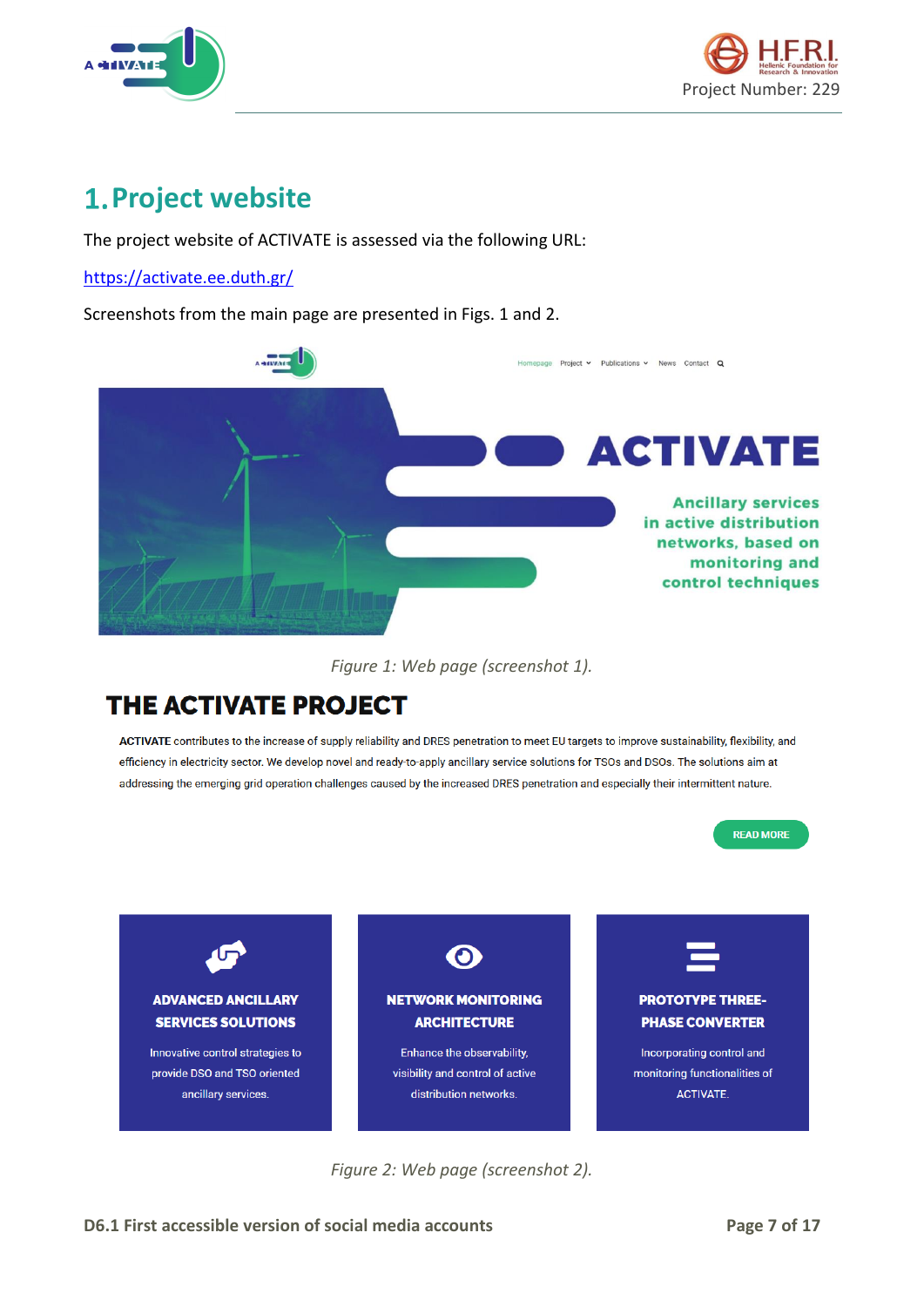



#### <span id="page-7-0"></span>**Webpage purpose for ACTIVATE**  $1.1.$

The webpage strategy will be based on the following aspects:

- sharing contents we will inform about project results, papers and articles
- publishing contents we will publish our main deliverables and reports
- showcase our events and news we will promote events, activities and news.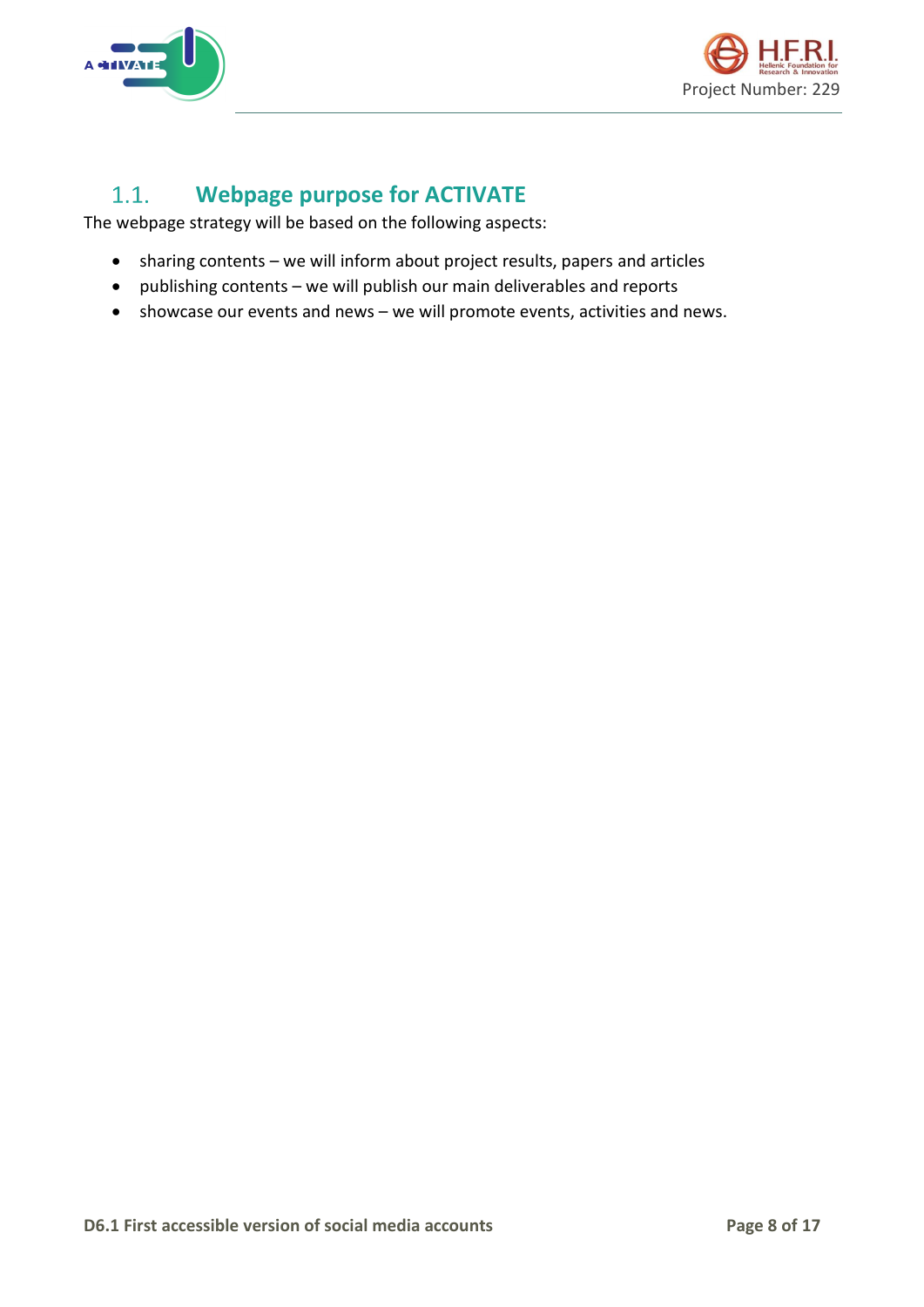



# <span id="page-8-0"></span>**Facebook page**

An account for the ACTIVATE project has been created within the Facebook (FB) social networking website. It can be accessed through the link: <https://www.facebook.com/Activate-107734704150149>

Screenshots from the main FB page and project log page of ACTIVATE are presented in Figs. 3 and 4, respectively.

<span id="page-8-1"></span>

*Figure 3: FB page (screenshot 1).*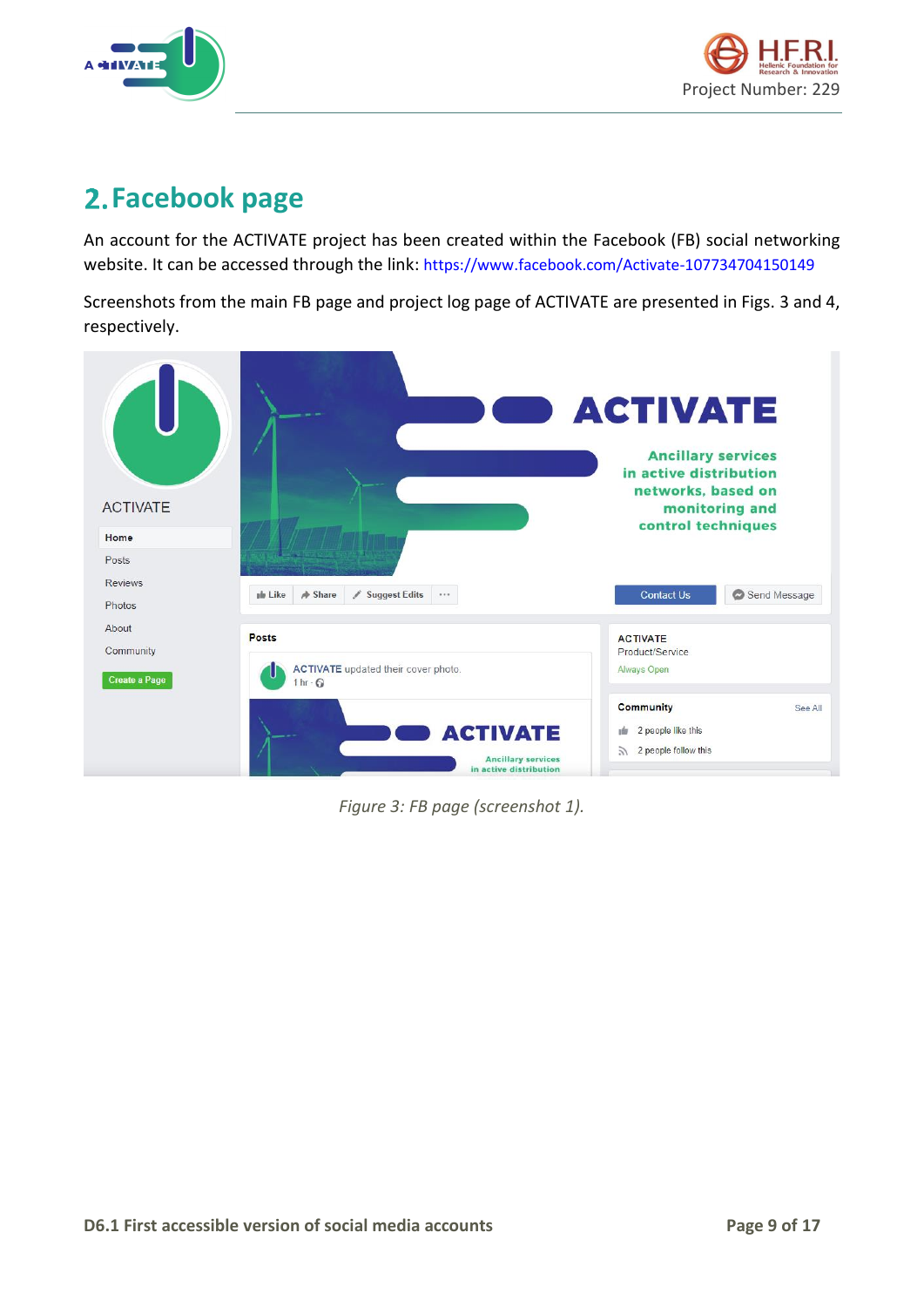





*Figure 4: FB page (screenshot 2).*

#### <span id="page-9-1"></span><span id="page-9-0"></span> $2.1.$ **Facebook audience**

Recent studies show that 65 percent of users on Facebook are 35 years old or older. The average age is just over 40 with the largest group aged 45 to 54. Only 14 percent of Facebook users are under the age of 24. Also, 57 percent of users have completed some sort of college education.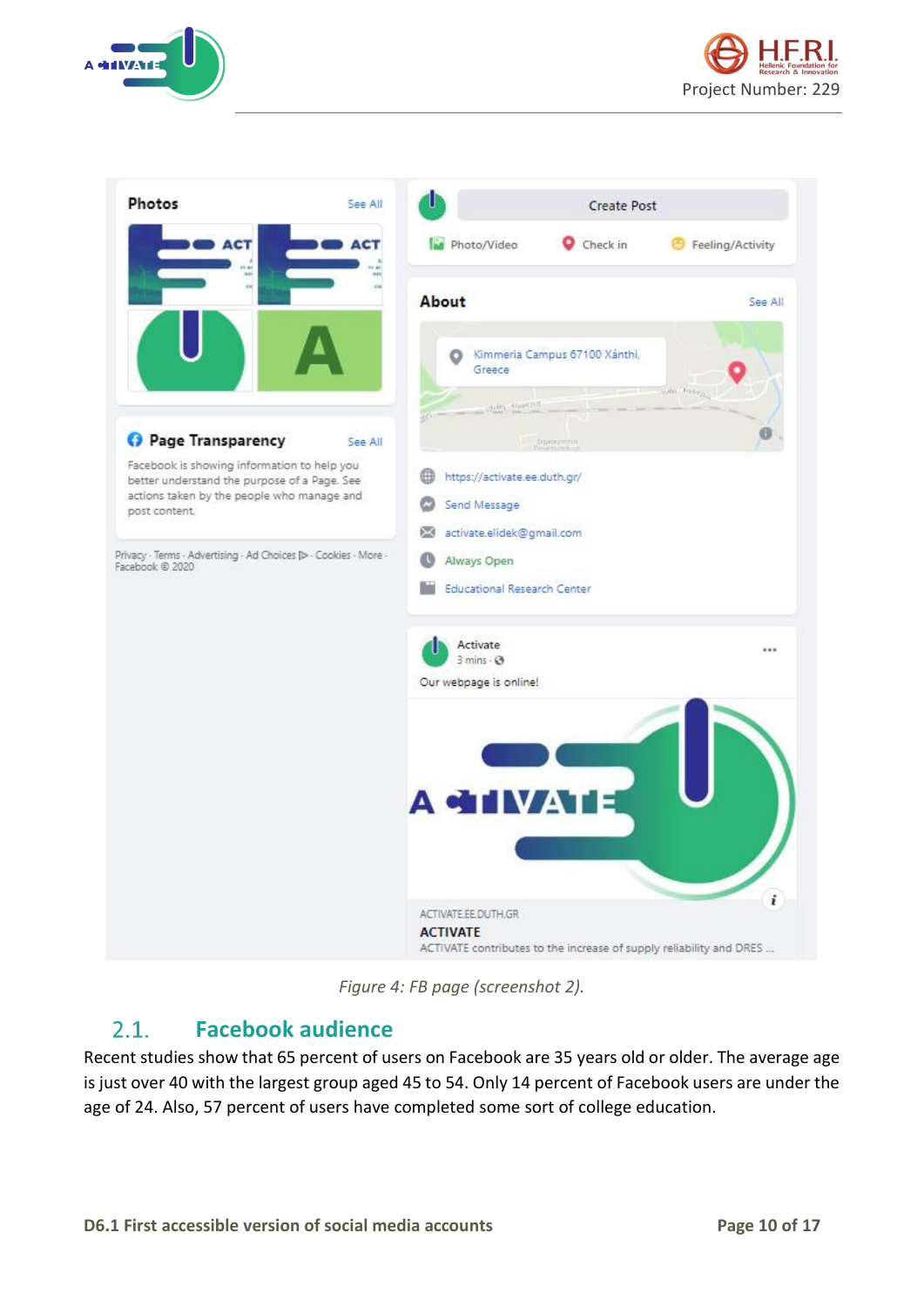



#### <span id="page-10-0"></span> $2.2.$ **Facebook purpose for ACTIVATE**

In consideration of the general data and usage, the ACTIVATE project activities on Facebook will aim to create a community to disseminate the results and activities of the project as well as to define a dialogue among different stakeholders at a policy and community level.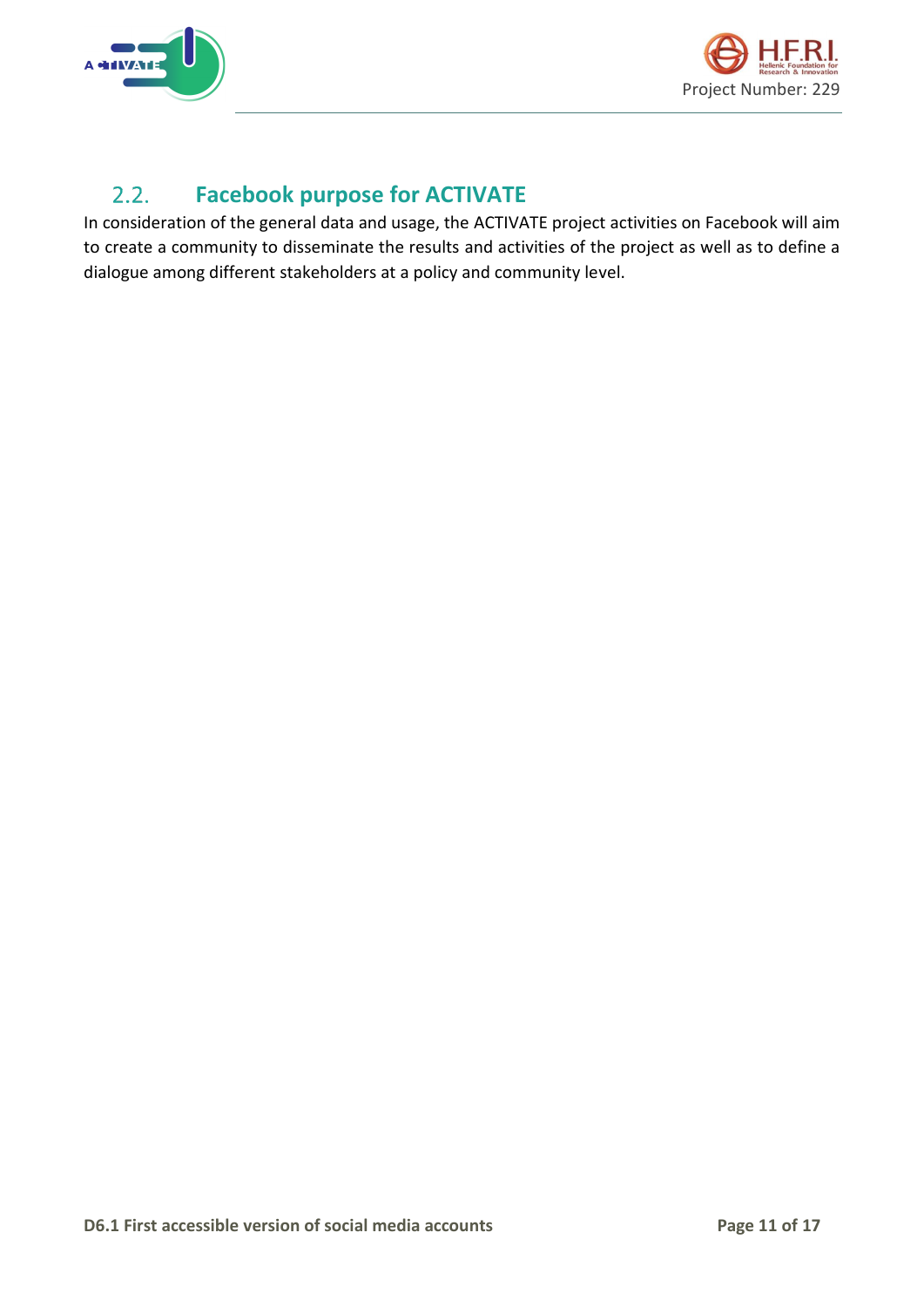



# <span id="page-11-0"></span>**Researchgate page**

The researchgate (RG) page is assessed via the following URL:

[https://www.researchgate.net/project/ACTIVATE-Ancillary-services-in-aCTIVe-distribution-networks-bAsed](https://www.researchgate.net/project/ACTIVATE-Ancillary-services-in-aCTIVe-distribution-networks-bAsed-on-moniToring-and-control-tEchniques)[on-moniToring-and-control-tEchniques](https://www.researchgate.net/project/ACTIVATE-Ancillary-services-in-aCTIVe-distribution-networks-bAsed-on-moniToring-and-control-tEchniques)

In RG page of ACTIVATE the following information can be provided:

- Overview of the project
- Updates news regarding the project progress (Project log)
- Project collaborators
- Description of project methods
- Project references
- Project followers can make questions and receive answers form the research group members.

Screenshots from the main RG page and project log page of ACTIVATE are presented in Figs. 5 and 6, respectively.

| <b>G</b> Home | <b>Ouestions</b> | Jobs |                                                                                                                                                                                                                                                                                                                                                                                                                                                                                                                                                                                                                                                                                                                                                                                                                                                                                                                                                                                                                                                                            |             |            |                  | Search for researchers, publications, and more |                     | Q |                                     |            |                                |  |
|---------------|------------------|------|----------------------------------------------------------------------------------------------------------------------------------------------------------------------------------------------------------------------------------------------------------------------------------------------------------------------------------------------------------------------------------------------------------------------------------------------------------------------------------------------------------------------------------------------------------------------------------------------------------------------------------------------------------------------------------------------------------------------------------------------------------------------------------------------------------------------------------------------------------------------------------------------------------------------------------------------------------------------------------------------------------------------------------------------------------------------------|-------------|------------|------------------|------------------------------------------------|---------------------|---|-------------------------------------|------------|--------------------------------|--|
|               |                  |      | Project                                                                                                                                                                                                                                                                                                                                                                                                                                                                                                                                                                                                                                                                                                                                                                                                                                                                                                                                                                                                                                                                    |             |            |                  |                                                |                     |   | <b>Updates</b>                      |            | $(0)$ new $)$ 2                |  |
|               |                  |      | ACTIVATE - Ancillary services in aCTIVe distribution networks<br>bAsed on moniToring and control tEchniques                                                                                                                                                                                                                                                                                                                                                                                                                                                                                                                                                                                                                                                                                                                                                                                                                                                                                                                                                                |             |            |                  |                                                |                     |   | Recommendations<br><b>Followers</b> |            | $0$ new $)$ 0<br>$0$ new $)$ 7 |  |
|               |                  |      | Theofilos A Papadopoulos · Bleftherios Kontis · Georgios Kryonidis ·<br>Show all 10 collaborators                                                                                                                                                                                                                                                                                                                                                                                                                                                                                                                                                                                                                                                                                                                                                                                                                                                                                                                                                                          |             |            |                  |                                                |                     |   | Reads (i)                           |            | -56<br>(0 <sub>new</sub> )     |  |
|               |                  |      | Goal: The main objective of ACTIVATE project is to develop novel DSO-oriented and TSO-oriented<br>ancillary service solutions. These solutions aim to address the emerging grid operation<br>challenges caused by the increased DG penetration and especially by the intermittent nature of<br>DRESs. The ancillary services to be developed will be based on exploiting the functionalities the<br>network assets offer including: (a) ESSs, (b) novel operational features of the grid-interfaced<br>converters of ESSs and DRES units, which will be developed within this project, and (c) a new<br>monitoring system architecture for active distribution networks (ADNs) based on measurements<br>acquired locally at the point of common coupling (PCC) of the DRES units. This project will<br>contribute to the increase of supply reliability and RES penetration, in an attempt to meet the<br>targets European Union has set to improve sustainability, flexibility, and efficiency in the<br>electricity sector.<br>Date: 18 December 2019 - 18 December 2022 |             |            |                  |                                                |                     |   |                                     |            |                                |  |
|               |                  |      | Labs: Power Systems Lab @ DUTH · Power Electronics Group@DUTH                                                                                                                                                                                                                                                                                                                                                                                                                                                                                                                                                                                                                                                                                                                                                                                                                                                                                                                                                                                                              |             |            |                  |                                                |                     |   |                                     |            |                                |  |
|               |                  |      |                                                                                                                                                                                                                                                                                                                                                                                                                                                                                                                                                                                                                                                                                                                                                                                                                                                                                                                                                                                                                                                                            |             |            |                  |                                                | <b>Hide details</b> |   |                                     |            |                                |  |
|               |                  |      | Overview                                                                                                                                                                                                                                                                                                                                                                                                                                                                                                                                                                                                                                                                                                                                                                                                                                                                                                                                                                                                                                                                   | Project log | References | <b>Questions</b> |                                                |                     |   | Add research                        | Add update |                                |  |

<span id="page-11-1"></span>*Figure 5: Main page of ACTIVATE in RG.*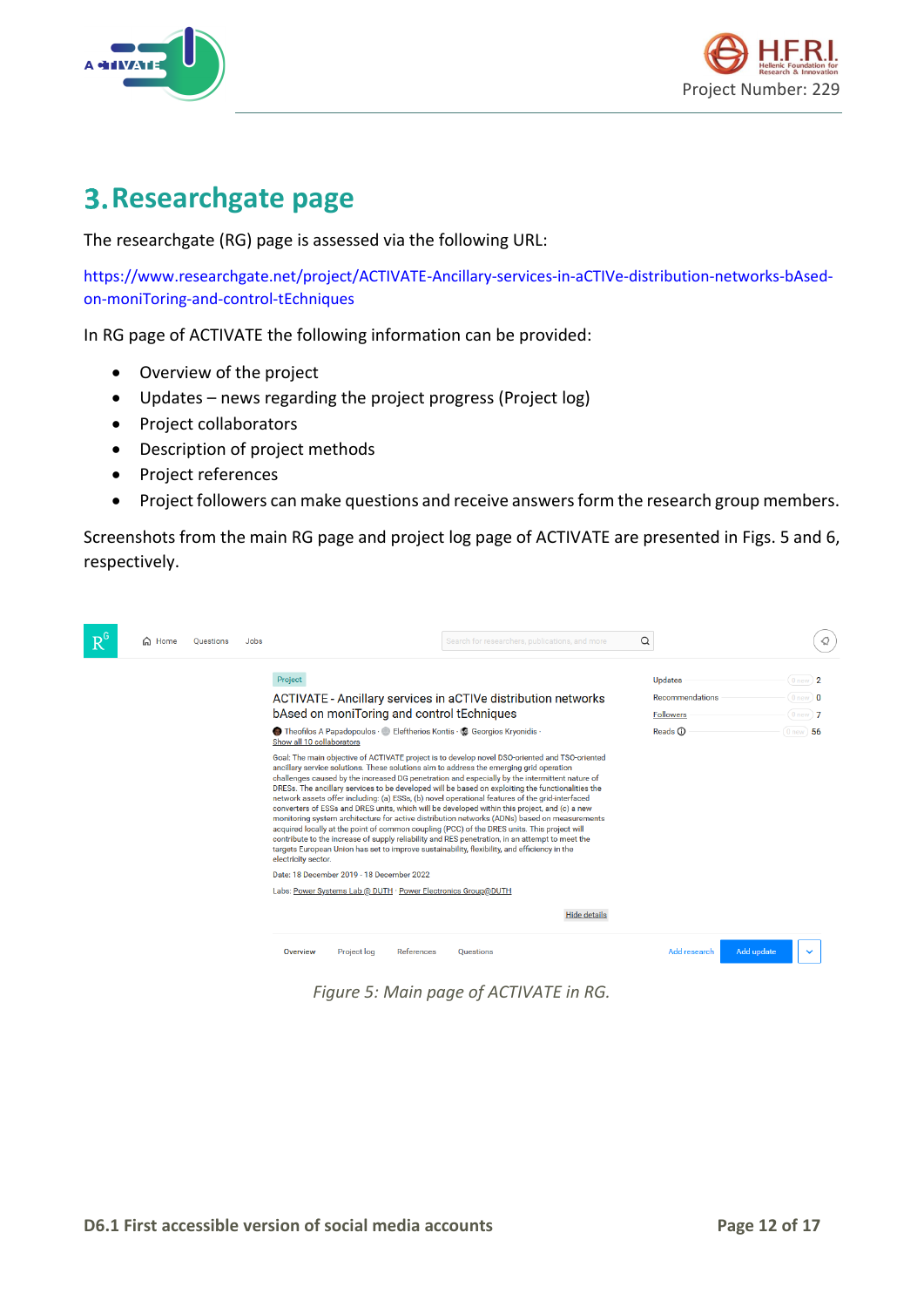



|         | You<br>added an update                                                                                                                                                                                                                                                   | Feb 7 $\sim$ |
|---------|--------------------------------------------------------------------------------------------------------------------------------------------------------------------------------------------------------------------------------------------------------------------------|--------------|
|         | Kick-off meeting presentation                                                                                                                                                                                                                                            |              |
| WPs.    | The kick-off meeting took place in Xanthi on 17/01/2020. Members of the research group<br>from both Democritus University of Thrace and Aristotle University of Thessaloniki<br>participated. Technical and managerial issues were discussed on the basis of the project |              |
| Comment | ACTIVATE_Jan_researchgate.pdf · 422.04 KB<br>Share                                                                                                                                                                                                                       | 11 Reads     |
|         |                                                                                                                                                                                                                                                                          |              |
|         | Theofilos A Papadopoulos<br>II 27.87 · Democritus University of Thrace                                                                                                                                                                                                   |              |
|         | Add a comment (type @ to mention people)                                                                                                                                                                                                                                 |              |
|         | <b>Q</b> Add files<br>By uploading files you confirm you have the rights to do so.                                                                                                                                                                                       | Add          |
|         |                                                                                                                                                                                                                                                                          |              |
|         | You                                                                                                                                                                                                                                                                      | Jan 11       |
|         |                                                                                                                                                                                                                                                                          |              |
|         | added a project goal<br>The main objective of ACTIVATE project is to develop novel DSO-oriented and TSO-                                                                                                                                                                 |              |

<span id="page-12-0"></span>*Figure 6: Project log in RG.*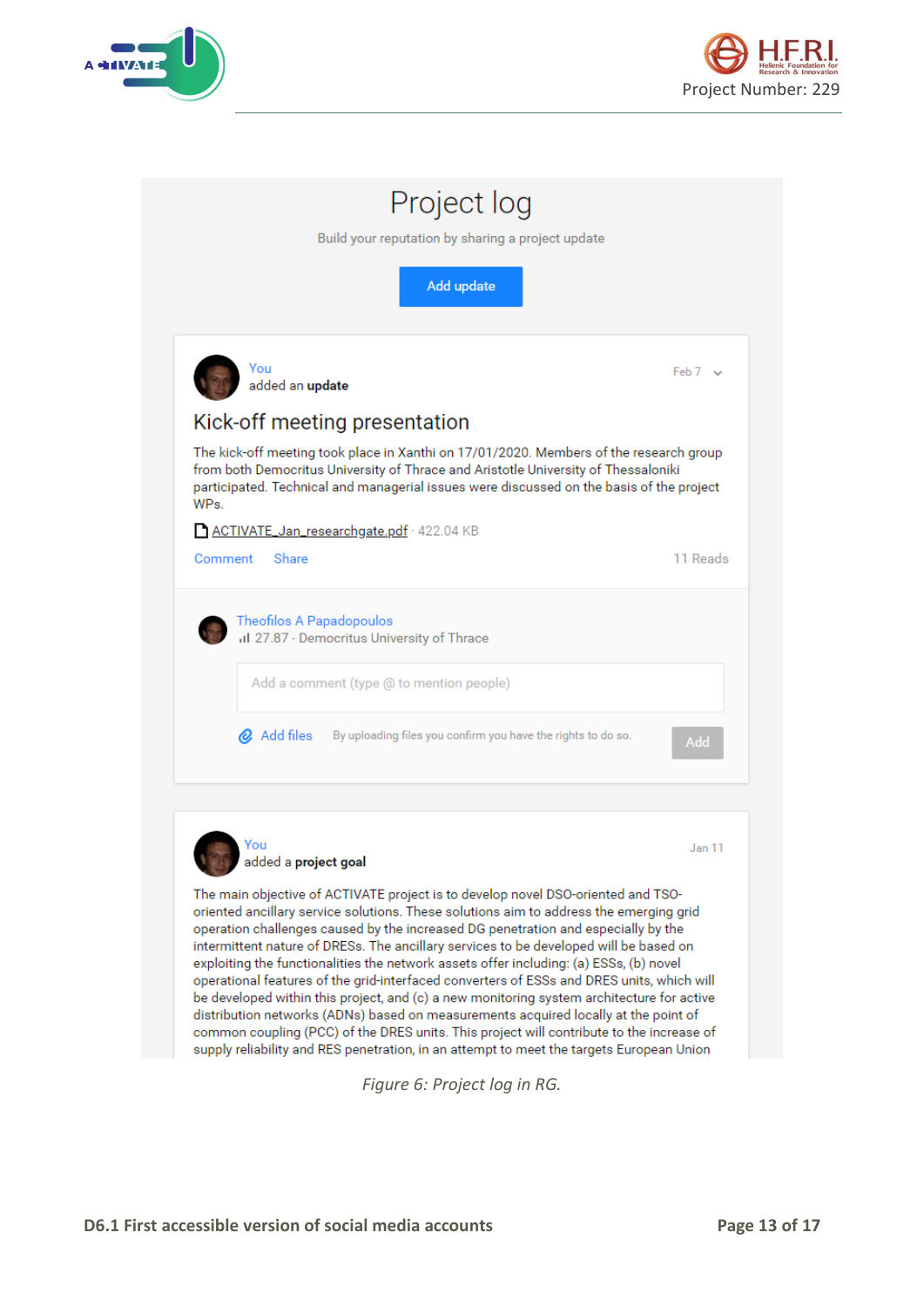



#### <span id="page-13-0"></span> $3.1.$ **RG audience**

RG is a European commercial social networking site for scientists and researchers to share papers, ask and answer questions, find collaborators and demonstrate their work.

#### <span id="page-13-1"></span> $3.2.$ **RG purpose for ACTIVATE**

The RG strategy will be based on the following aspects:

- sharing contents we will inform about project results, papers, articles and main deliverables through this social network
- showcase our events and news we will promote events and activities with a specific target selection to the scientific community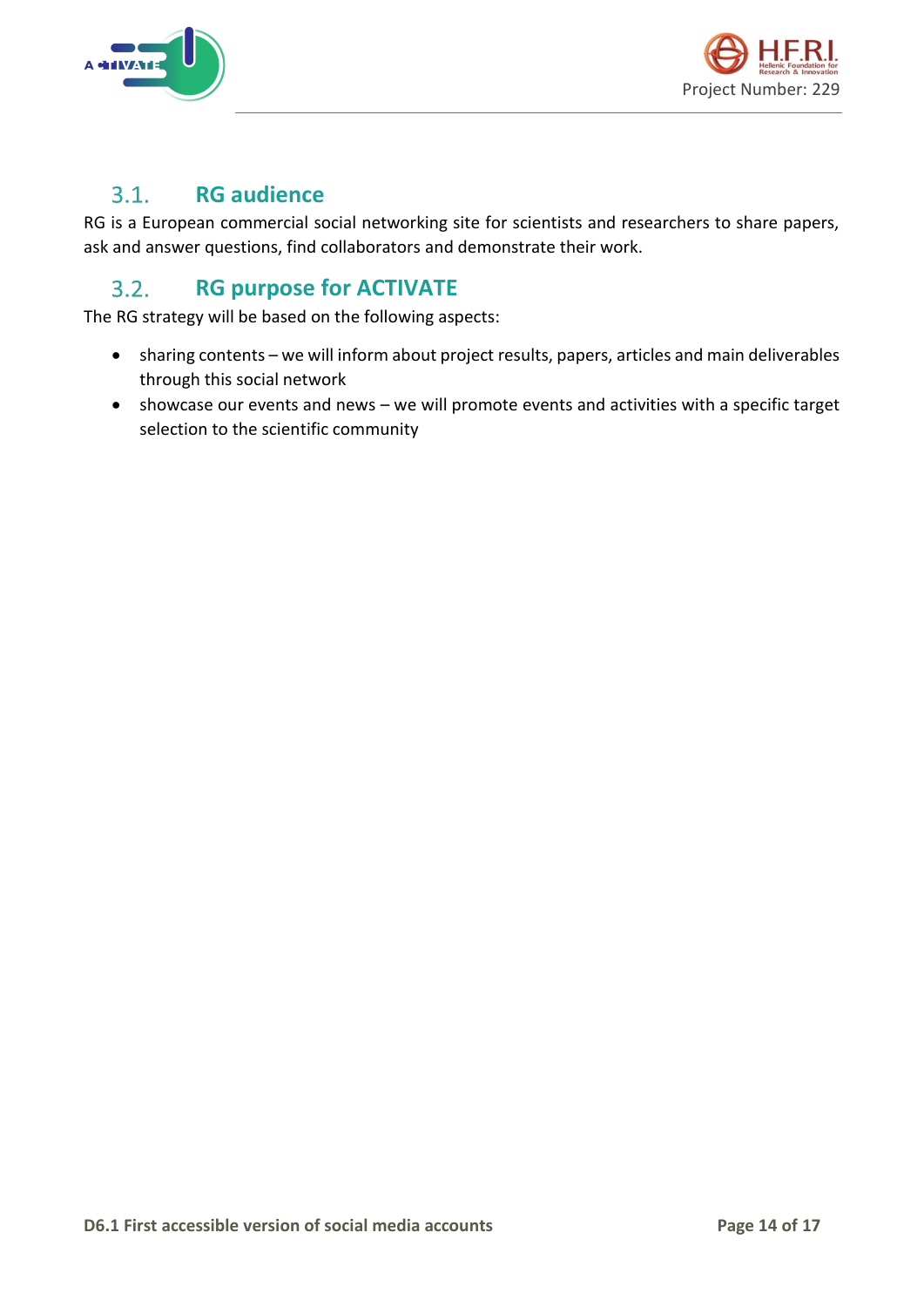



# <span id="page-14-0"></span>**LinkedIn page**

The LinkedIn page is assessed via the following URL:

<https://www.linkedin.com/company/activate-research-project>

Screenshots from the LinkedIn page are presented in Fig. 7.



### About us

Nowadays, electrical networks are facing a transition towards the proliferation of distributed generation, mainly caused by the advent of distributed renewable energy sources (DRESs), and is promoted by national and international policies. This, however, poses unprecedented technical challenges for the smooth and reliable network operation, such as voltage regulation issues, overloading of network equipment, abnormal frequency deviations, and dynamic stability problems. The main objective of ACTIVATE is to develop novel ancillary service solutions for TSOs and DSOs. The solutions aim at addressing the emerging grid operation challenges caused by the increased DRES penetration and especially their intermittent nature.

<span id="page-14-1"></span>ACTIVATE will propose the design of control strategies, combining the centralized and decentralized concepts to improve the performance of the network. To extend the applicability of the proposed strategies also a virtual inertia scheme will be incorporated to modify the control strategies of DRES converters. To enhance further the adaptability of the provided virtual inertia and to modify the overall dynamic response of the power system, energy storage systems will be used with novel congestion management techniques. Additionally, an innovative network monitoring architecture will be proposed

*Figure 7: Main page of ACTIVATE in LinkedIn.*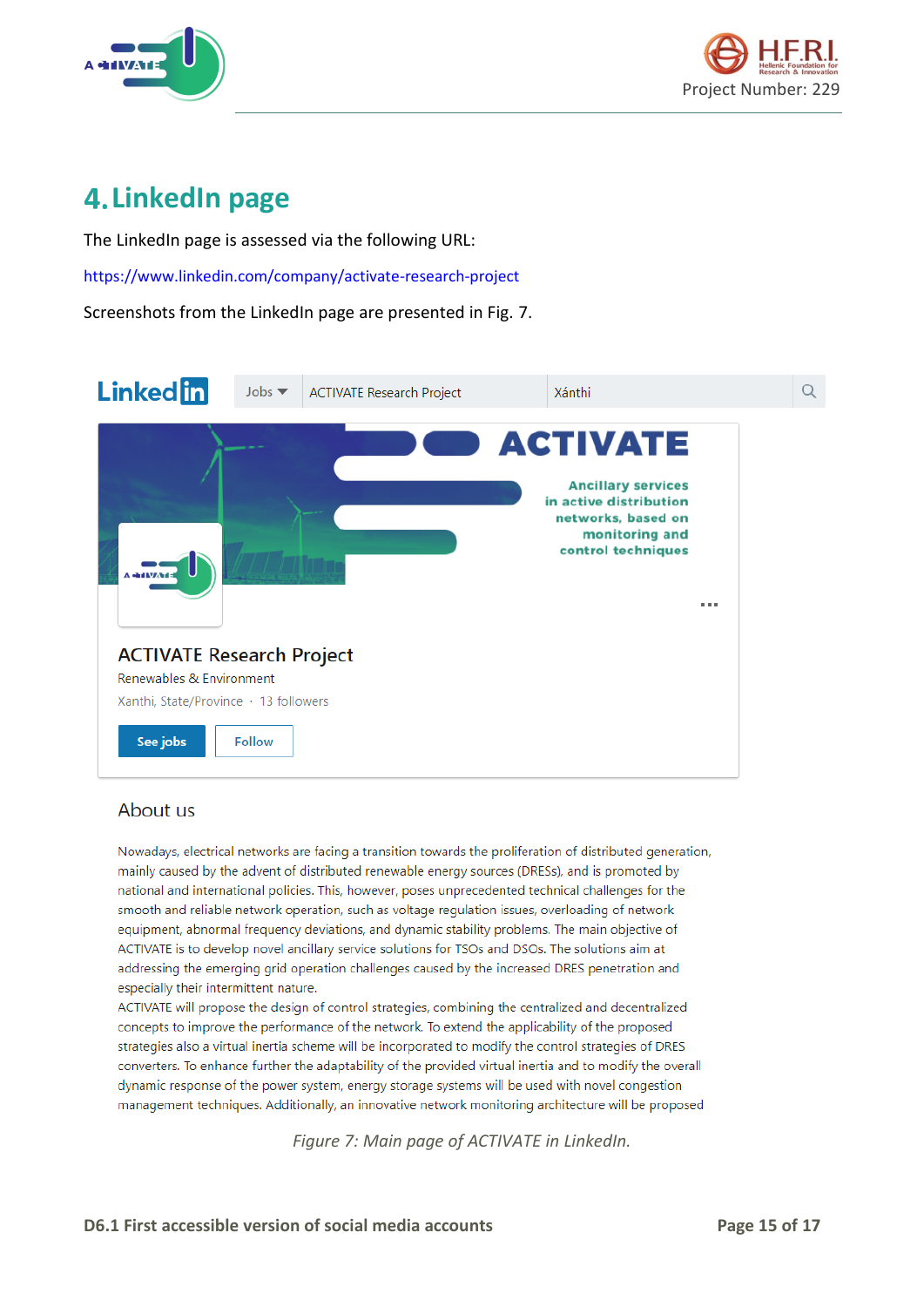



#### <span id="page-15-0"></span> $4.1.$ **LinkedIn Audience**

With more than 645 million users, LinkedIn hosts the largest database of professional and career insights and connects people and businesses to share discussions about industry trends, inspiration, management techniques, and a lot more.

#### <span id="page-15-1"></span>**LinkedIn use for ACTIVATE**  $4.2.$

LinkedIn will be used by the project in order to access the biggest market of professionals and experts in the field, as well as to create targeted conversions with interested stakeholders operating in the sector.

The LinkedIn strategy will be based on the following aspects:

- sharing we will share projects results, papers, articles and main deliverables through this social network
- showcase our events and news we will promote events, and activities with a specific target selection.